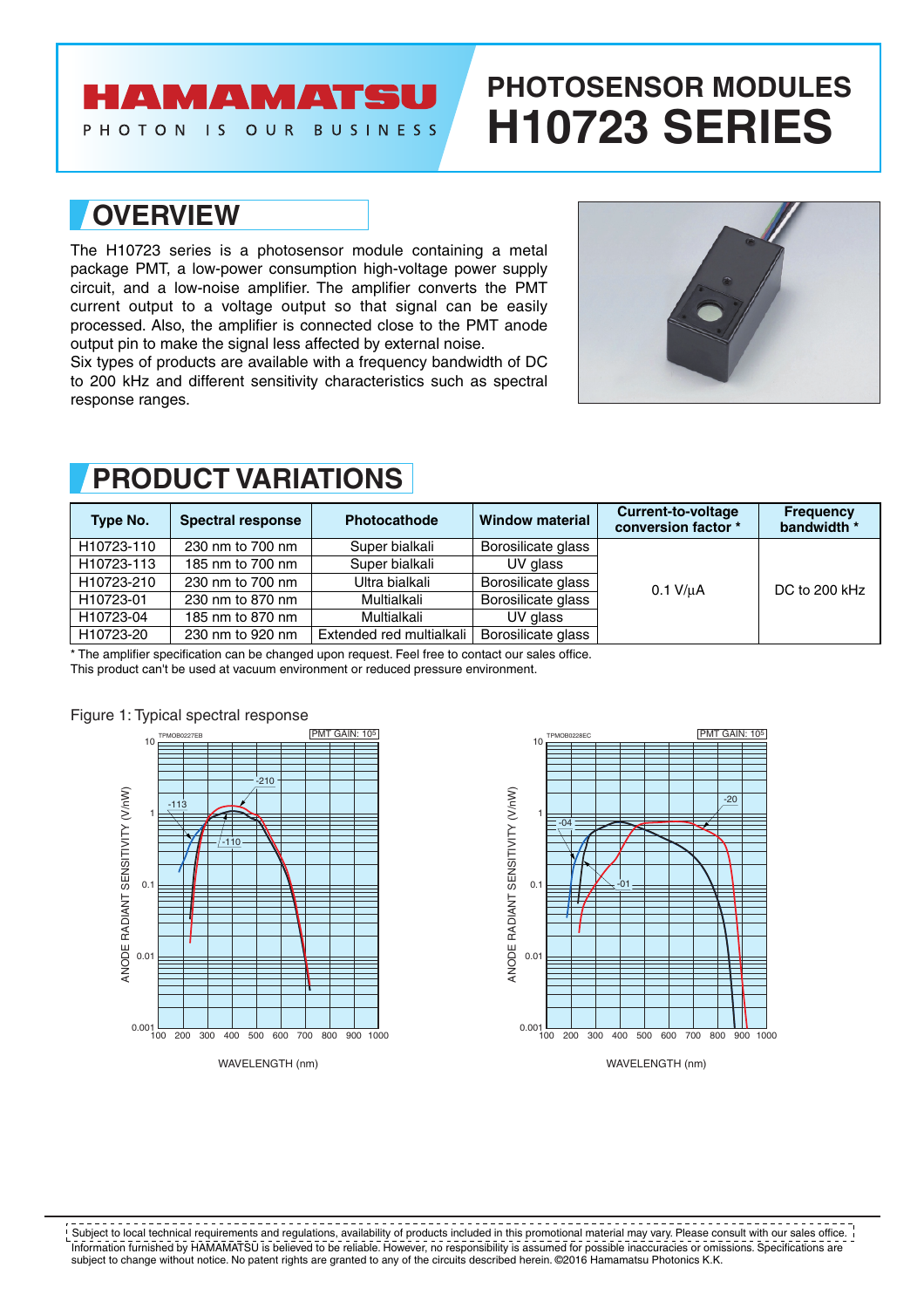## **PHOTOSENSOR MODULES H10723 SERIES**

#### Figure 2: Schematic diagram



### **SPECIFICATIONS**

|                                             | UL LUILIUALIUITU                             |               |                     |                                             |                          |                     | (at $+25$ °C) |
|---------------------------------------------|----------------------------------------------|---------------|---------------------|---------------------------------------------|--------------------------|---------------------|---------------|
|                                             | <b>Parameter</b>                             |               | $-110, -113$        | $-210$                                      | $-01, -04$               | $-20$               | <b>Unit</b>   |
|                                             | Input voltage                                |               |                     | $±4.5$ to $±5.5$                            |                          |                     | $\vee$        |
|                                             | Max. input voltage                           |               |                     | $\vee$                                      |                          |                     |               |
|                                             | Max. input current *1                        |               |                     |                                             | $+6.2 / -3.5$            |                     | mA            |
|                                             | Max. output signal voltage *2                |               |                     | +4 (Load resistance 10 k $\Omega$ )         |                          |                     | V             |
|                                             | Max. control voltage                         |               |                     | +1.1 (Input impedance 1 $M\Omega$ )         |                          |                     | $\vee$        |
|                                             | Recommended control voltage adjustment range |               |                     | +0.5 to +1.1 (Input impedance 1 $M\Omega$ ) |                          |                     | $\vee$        |
|                                             | <b>Effective</b> area                        |               |                     | φ8                                          |                          |                     | mm            |
|                                             | Peak sensitivity wavelength                  |               | 400                 | 400                                         | 400                      | 630                 | nm            |
|                                             | Luminous sensitivity                         | Min.          | 80                  | 100                                         | 100                      | 350                 |               |
|                                             |                                              | Typ.          | 105                 | 135                                         | 200                      | 500                 | $\mu$ A/lm    |
| Cathode                                     | Blue sensitivity index (CS 5-58)             | Typ.          | 13.5                | 15.5                                        | $\overline{\phantom{0}}$ |                     |               |
|                                             | Red / White ratio                            | Typ.          |                     |                                             | 0.2                      | 0.45                |               |
|                                             | Radiant sensitivity *3                       | Typ.          | 110                 | 130                                         | 77                       | 78                  | mA/W          |
|                                             | Luminous sensitivity *4                      | Min.          | $8.0 \times 10^6$   | $1.0 \times 10^{7}$                         | $1.0 \times 10^{7}$      | $3.5 \times 10^{7}$ | V/Im          |
|                                             |                                              | Typ.          | $2.1 \times 10^{7}$ | $2.7 \times 10^{7}$                         | $4.0 \times 10^{7}$      | $1.0 \times 10^{8}$ |               |
| Anode                                       | Radiant sensitivity *3 *4                    | Typ.          | 22                  | 26                                          | 15                       | 15                  | V/nW          |
|                                             | Voltage output depending                     | Typ.          | 0.1                 | 0.1                                         | 0.1                      | 1                   | mV            |
|                                             | on PMT dark current *4 *5                    | Max.          | 1                   | 1                                           | 1                        | 10                  |               |
|                                             | Frequency bandwidth (-3 dB)                  |               |                     | DC to 200 kHz                               |                          |                     |               |
|                                             | Current-to-voltage conversion factor         |               |                     |                                             | 0.1                      |                     |               |
| Output offset voltage<br>Typ.               |                                              | ±1            |                     |                                             |                          |                     |               |
| Ripple noise $*4 *6$ (peak to peak)<br>Max. |                                              | 0.5           |                     |                                             |                          |                     |               |
| Settling time *7<br>Max.                    |                                              | 10            |                     |                                             |                          |                     |               |
| Operating ambient temperature *8            |                                              | $+5$ to $+50$ |                     |                                             |                          |                     |               |
| Storage temperature *8                      |                                              |               | $-20$ to $+50$      |                                             |                          |                     |               |
| Weight<br>Typ.                              |                                              |               | 90                  |                                             |                          |                     |               |

TPMOC0262EA

\*1: At ±5 V input voltage, +1.0 V control voltage, and output current equal to dark current

\*2: At ±5 V input voltage

\*3: Measured at the peak sensitivity wavelength

 $*4$ : Control voltage =  $+1.0$  V

\*5: After 30 minutes storage in darkness. The actual output value in darkness is the sum of dark current and offset voltage.

\*6: Cable RG-174/U, Cable length 450 mm, Load resistance = 1 MΩ, Load capacitance = 22 pF

\*7: The time required for the output to reach a stable level following a change in the control voltage from +1.0 V to +0.5 V.

\*8: No condensation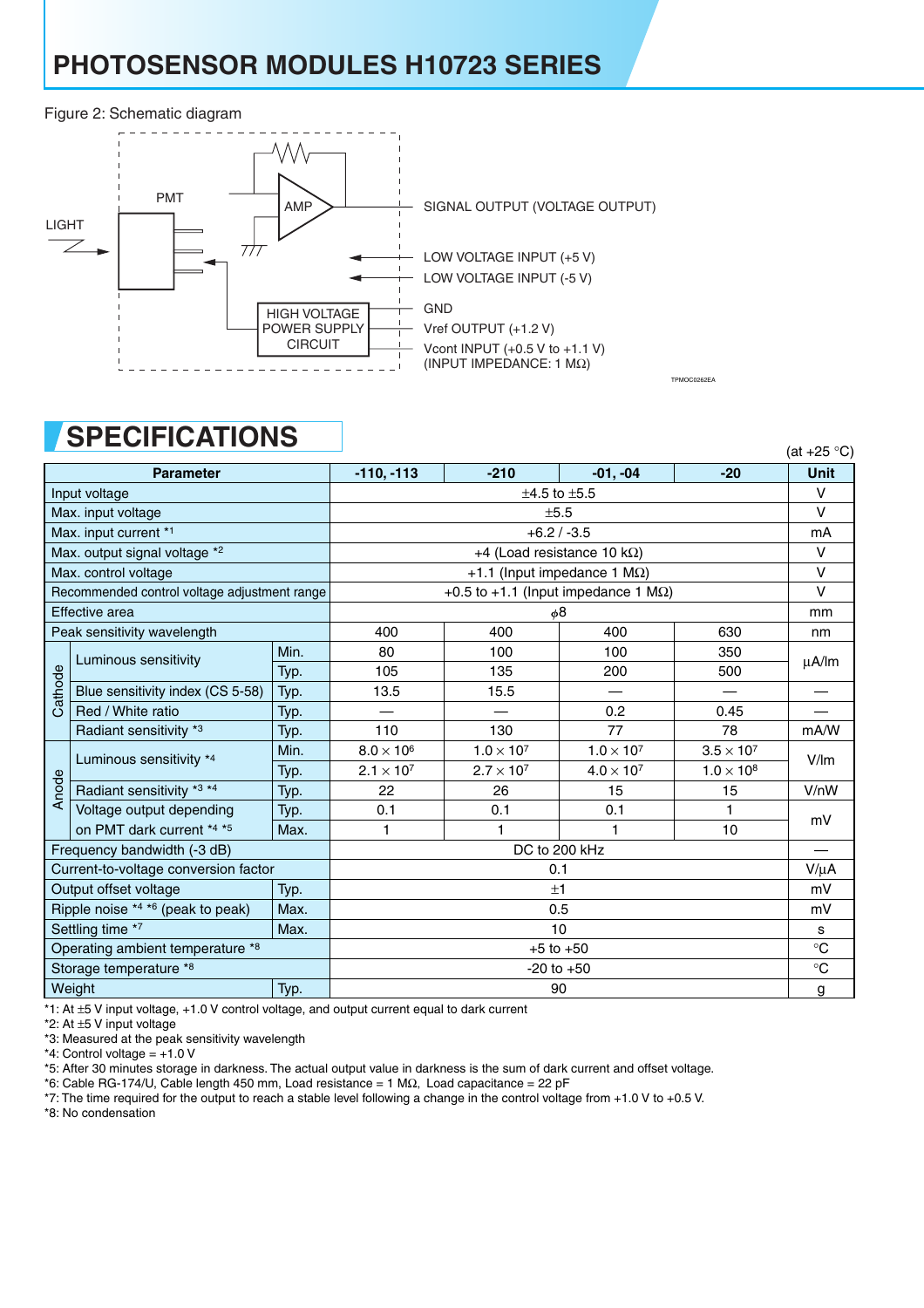

#### Figure 3: Sensitivity adjustment method



TPMOC0232EA

#### Figure 4: Typical gain









Figure 5: Typical frequency response







2 (µs/div.)